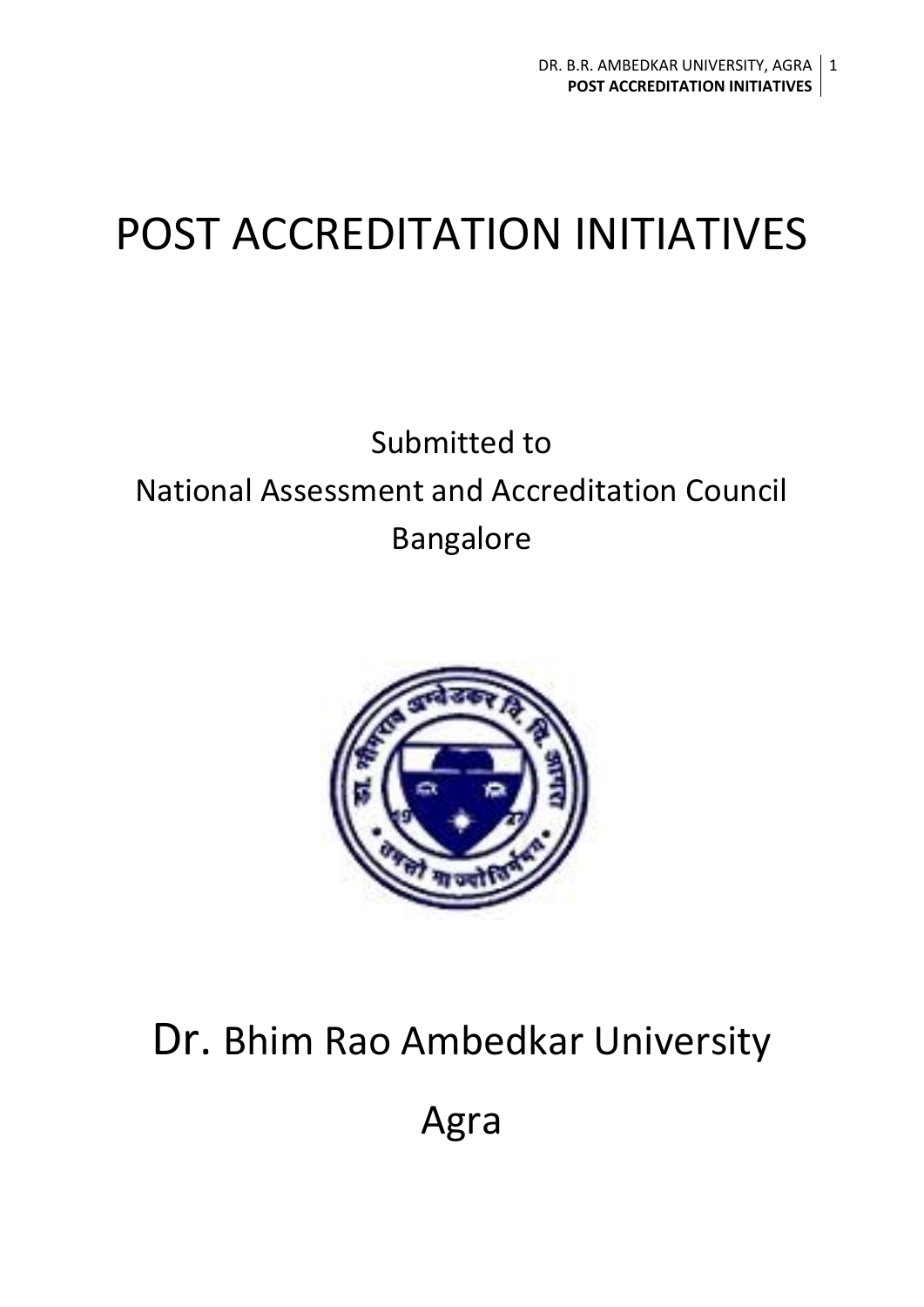### **Section – 1**

Action taken on the NAAC Peer Team recommendations

- 1. Attempts have been made to address the problem of shortage of teachers. Recruitment was done in 2012. 16 teachers were appointed after following the due selection process in various departments. However, the process has been challenged in the High court. The University has appointed teachers on contract and as guest faculty to mitigate the shortage.
- 2. Laboratories in science and engineering have been upgraded.
- 3. The university has addressed the need for better information and communication facility. Computers have been provided to all departments with internet and wifi facility for students and teachers.
- 4. Provision is there for hiring faculty before a new course/programme is initiated.
- 5. Computerization of both academic departments and administration has been done. 25 smart classes are being built from RUSA and UGC grants. Computerization of confidential, examination and accounts department completed.
- 6. Maintenance of infrastructure and building is an ongoing process. Various buildings in all campuses have been renovated and new ones built.
- 7. Health centre has been established in the Institute of Home Science in collaboration with S.N. Medical College, Agra, which is a constituent college of the University and hence medical facility is available for students and faculty.
- 8. Canteen has been provided in all the campuses. The canteen in the Paliwal Park campus has been renovated.
- 9. Hostel for girls is there. A new hostel for girls in the Khandari campus and for boys in Chhalesar campus has been constructed.
- 10. Central library has been strengthened with computers and internet facility.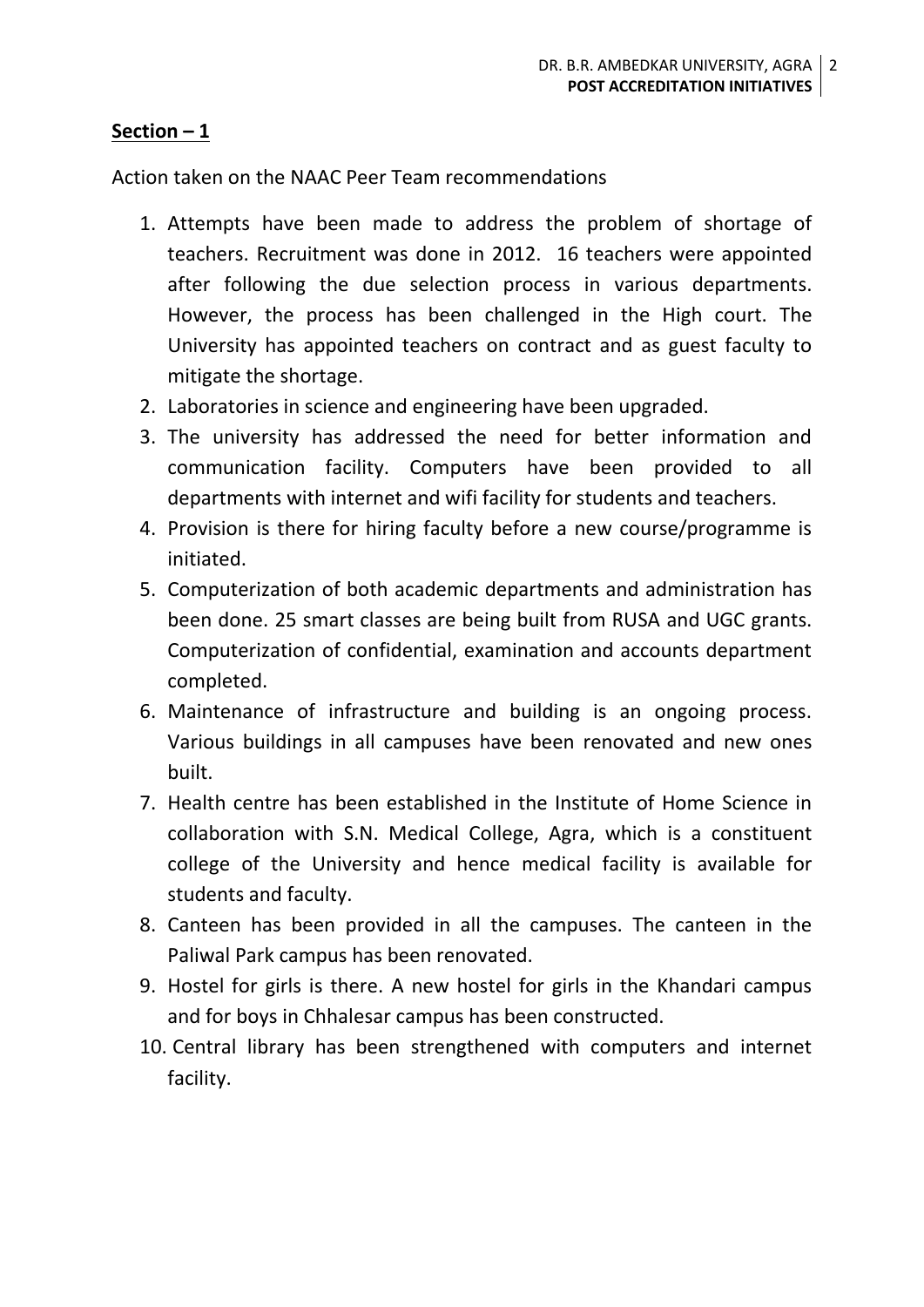# **Section – 2**

Activities of IQAC

- 1. Organization of seminar on quality assurance
- 2. Training for and co-ordination of accreditation of affiliated colleges with UPHEC
- 3. Making recommendations for improving the examination system
- 4. Suggesting improvements in the grievance redressal system
- 5. Suggesting ways to use IT in university administration
- 6. Suggesting ways for transparency in financial management
- 7. Organization workshops for quality enhancement with all stakeholders

## **Section – 3**

New Initiatives

- **1. Curricular Aspects:**
- a) The new programs started post accreditation are as follows: MHRM, Diploma Courses in Disaster Management, Archival Studies and Museology,
- b) Syllabi are revised periodically.
- c) Semester system has been introduced in almost all programs of the campus.
- d) The Choice Based Credit System is to be introduced from the session 2017-2018.

## **2. Teaching-Learning and Evaluation:**

- a) Centralized online admission process
- b) Catering diverse needs of students. Remedial classes and tutorials.
- c) Computer access to almost all teachers and students with internet connection through optical fibre as well as wifi.
- d) Teaching through modern aids in smart classrooms
- e) Evaluation process is transparent
- f) Use of AAEMS software for automation of examination system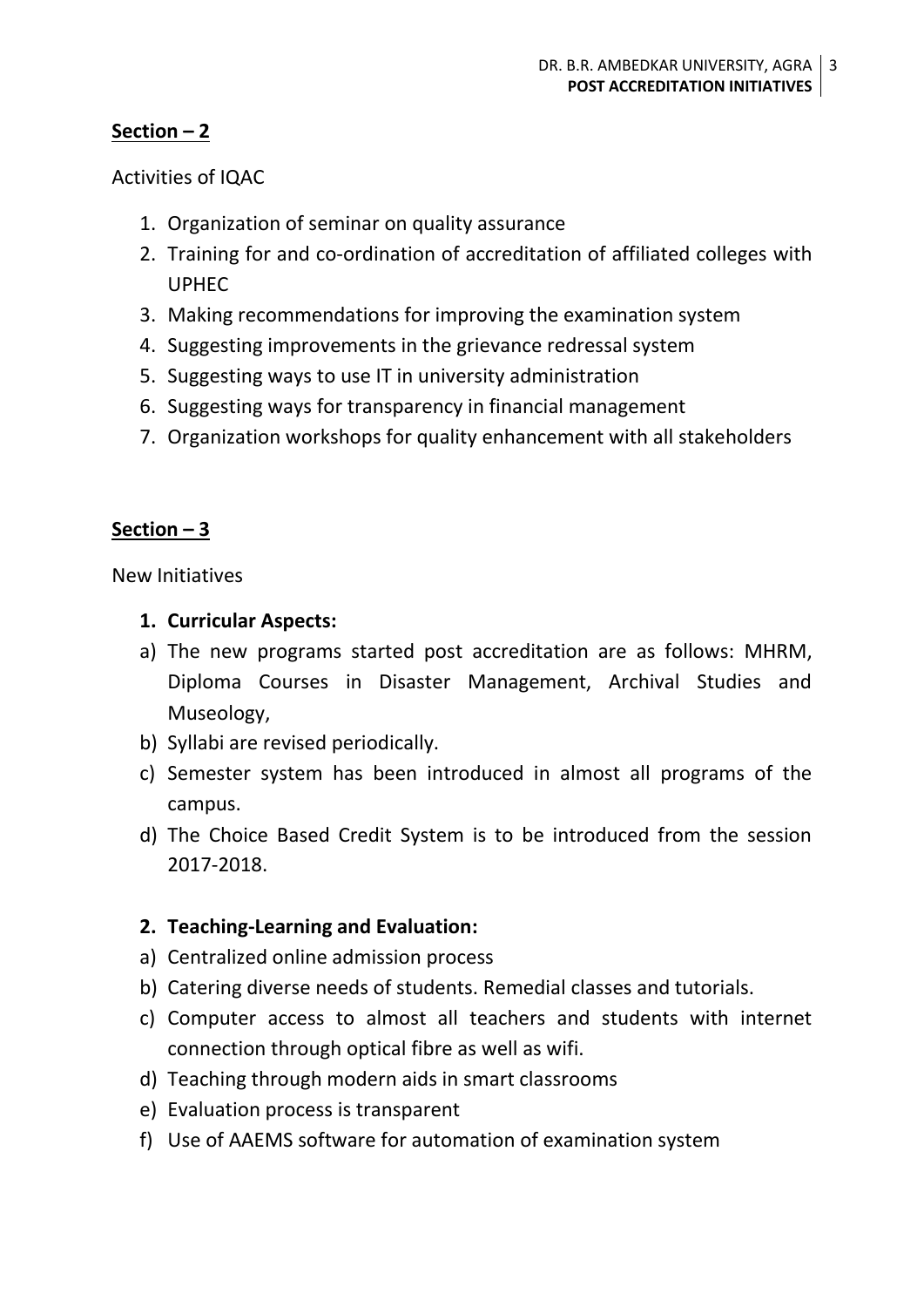### **3. Research, Consultancy and Extension:**

- a) Admission to Research through entrance test
- b) Faculty involved in research. Regular publication of research papers and books by the faculty.
- c) 1Seminars and Conferences organized. Grants for travel and registration provided through UGC funds.
- d) Research projects under FIST, DST, UGC, ICHR and other bodies carried out and ongoing.
- e) Chairs in the name of Dr. B.R. Ambedkar, Deen Dayal Upadhyay and Chaudhary Charan Singh established.
- f) Some departments have MOUs with other universities and organizations
- g) Institute of Social Sciences, Institute of Home Science and NSS are active in extension activities.
- h) Programmes of social relevance conducted by various departments

### **4. Infrastructure and Learning resources:**

- a) The University has constructed buildings at Khandari and Chhalesar campus and constructed floors on some old buildings.
- b) J. P. Sabhagar (auditorium) constructed.
- c) Library has been connected to internet through fibre optic. E-journals through N-List can be accessed. Supplying database to inflibnet. Shodhganga project implemented.
- d) Rs. 20 crore received under RUSA and regular UGC grant of Rs. 10 crore received for infrastructure and maintenance.
- e) Community Radio station FM 90.4 'Agra Ki Awaz' established and functional
- f) Instrumentation Centre established

#### **5. Student Support and Progression:**

- a) Placement Cell established and operative.
- b) Grievance Redressal Cell is active.
- c) Teacher-guardian scheme implemented.
- d) Online complaints taken and a Direct to Vice Chancellor link provided on website